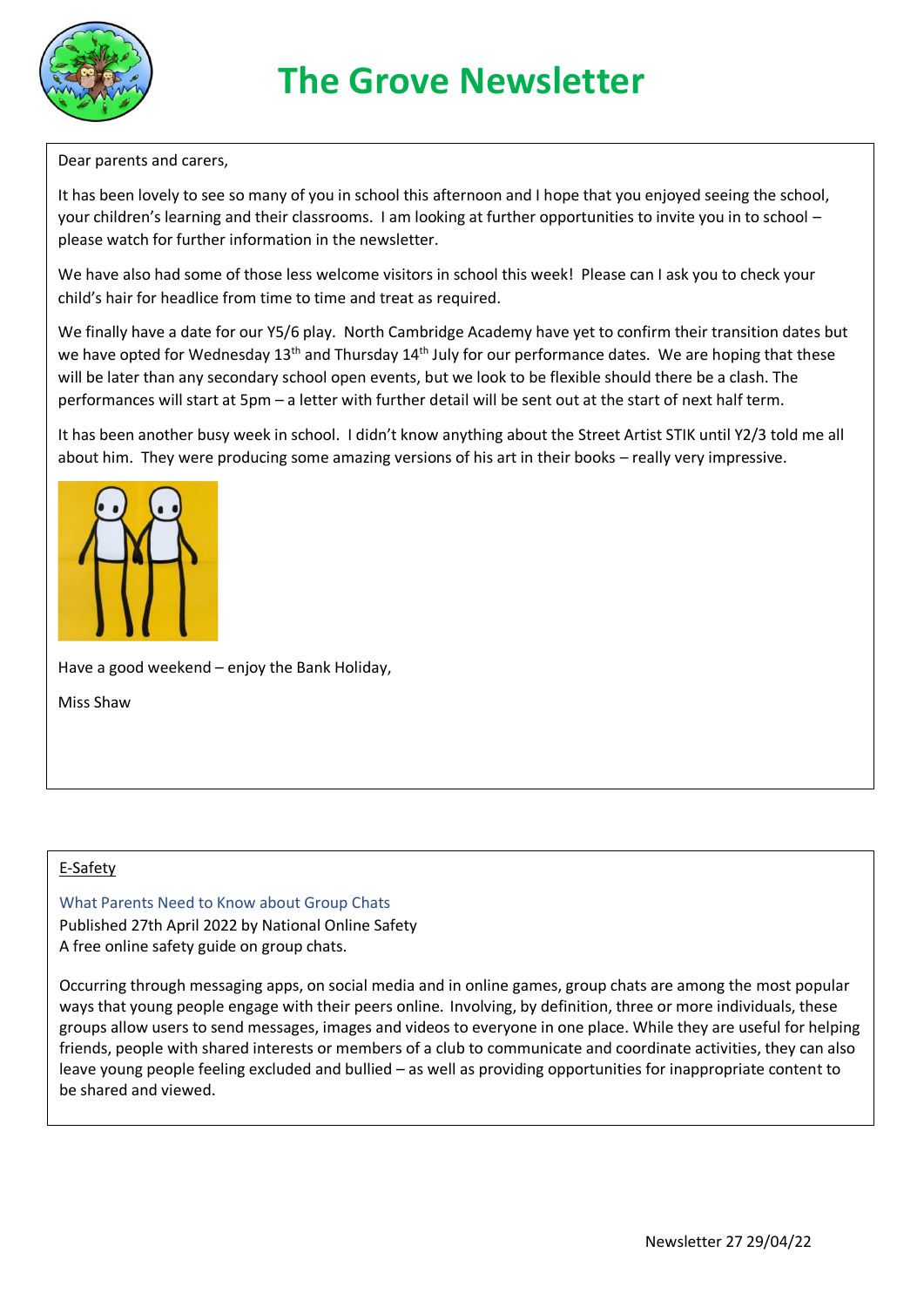

**Attendance**

## **The Grove Newsletter**



| 80% |
|-----|
| 96% |
| 93% |
| 94% |
| 93% |
| 92% |
| 95% |
| 93% |
| 94% |
| 93% |
|     |